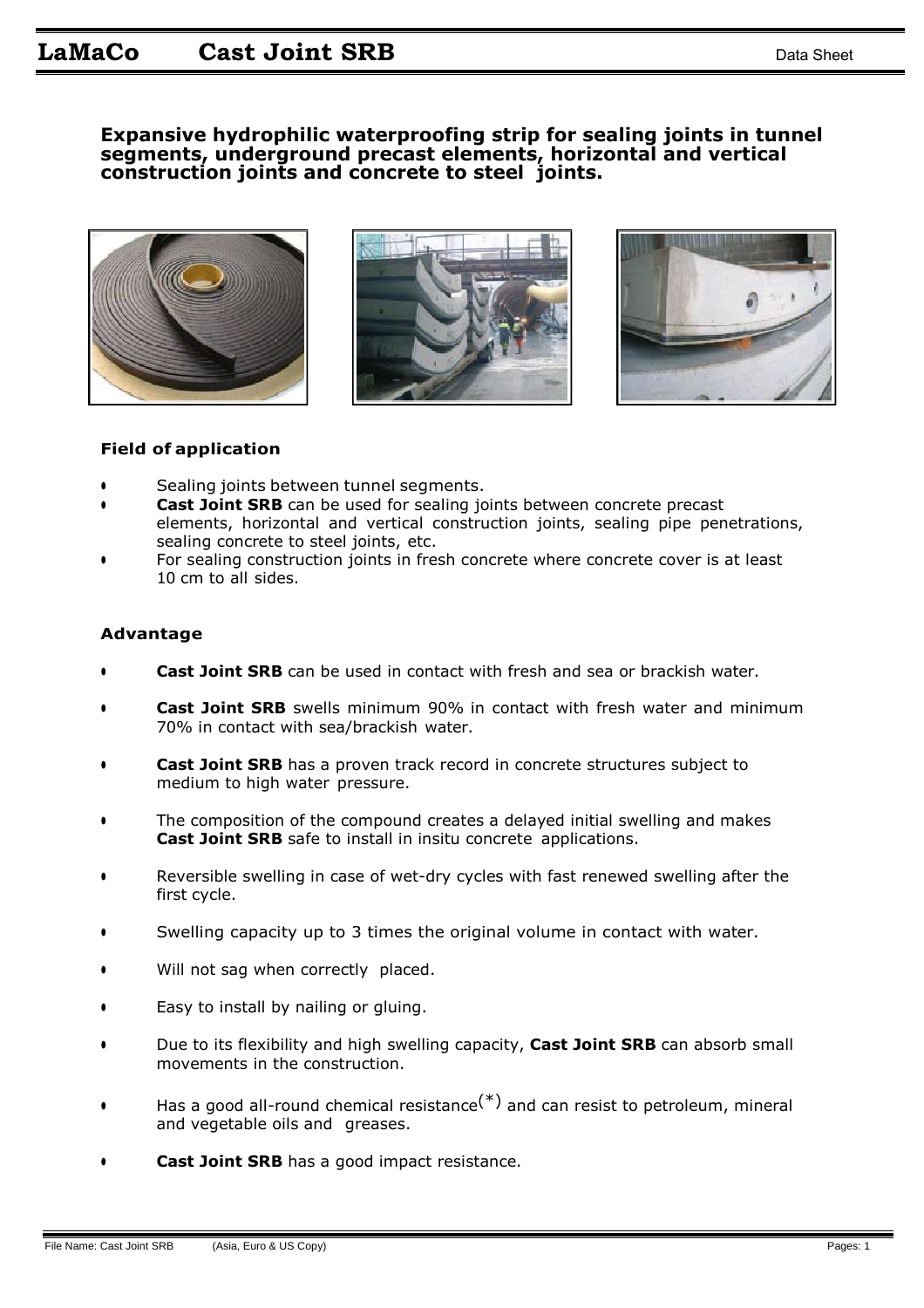### **Description**

**Cast Joint SRB** is a hydrophilic waterproofing strip made from a combination of an elastomer and a hydrophilic resin. When confined, it will swell in contact with water and build up a waterproofing pressure inside the joint to seal the joint against water leaks. **Cast Joint SRB** has a swelling capacity of up to (90% of the original volume) in contact with water. The composition of the compound creates a delayed initial swelling and makes **Cast Joint SRB** safe to install in insitu concrete applications.

### **Application**

### **1. Type selection**

- **•** For sealing joints between precast elements, horizontal and vertical construction joints, pipe penetrations and concrete to steel joints.
- **•** For sealing joints between precast tunnel segments.
- **Cast Joint SRB** can only function properly in a confined space. The expansion of **Cast Joint SRB** will create a certain pressure, installation in the middle of the joint is preferred.
- Installation during heavy rain or in prolonged contact with water can result in a premature swelling of the strip, which should be avoided.
- Application surfaces should be level, dry, clean and free of oils, dust and laitance, etc.

### **2. Nail application (insitu concrete construction joints)**

- Nail application is only recommended in insitu concrete applications. For precast element and segment applications, it is recommended to glue **Cast Joint SRB** strips due to concrete hardness.
- **Cast Joint SRB** should only be applied to level and smooth surfaces. If possible, make a rebate of the same width as the selected **Cast Joint SRB** profile during concrete pour using a wooden or metal strip. If this rebate cannot be made into the poured concrete surface and the surface is rough, it is recommended to level the surface with before
- installation of the **Cast Joint SRB** strip.
- When nailing the strip into place, use nails with washers of a diameter smaller than the width of the **Cast Joint SRB** strip. Use 1 nail every 20 cm.
- Slight tension should be applied to the waterproofing strip during nailing to assure complete contact with the joint surface. Do not stretch the strip during application of this tension.
- The applicator must ensure complete contact of the strip with the joint surface during nailing, pull the strip to ensure the correct tension without overstretching when nailing.

# **3. Application using Fixer (dry or moist concrete substrates)**

- Apply a 5 x 10 mm bead of adhesion in the middle of the joint.
- Press the **Cast Joint SRB** strip into the fresh Fixer.
- **Cast Joint SRB** strips can be installed around pipes, either by adhesion or by connecting the ends with a steel wire.

#### **4. Application using Adhesive (precast elements and tunnel segments)**

- **Cast Joint SRB** strips are always applied on the outside face of the compression seal as closely inwards as possible
- Adhesive: brush applied contact glue for dry substrates.
- In case the surface is contaminated, clean and degrease by dry com- pressed air or by cleaning with a cloth and solvent. Do not use water or water based detergents.
- It is recommended to unroll and pre-cut the **Cast Joint SRB** strip to the required length.
- Apply Adhesive to the instructions and consumptions in the respective Technical Data Sheet.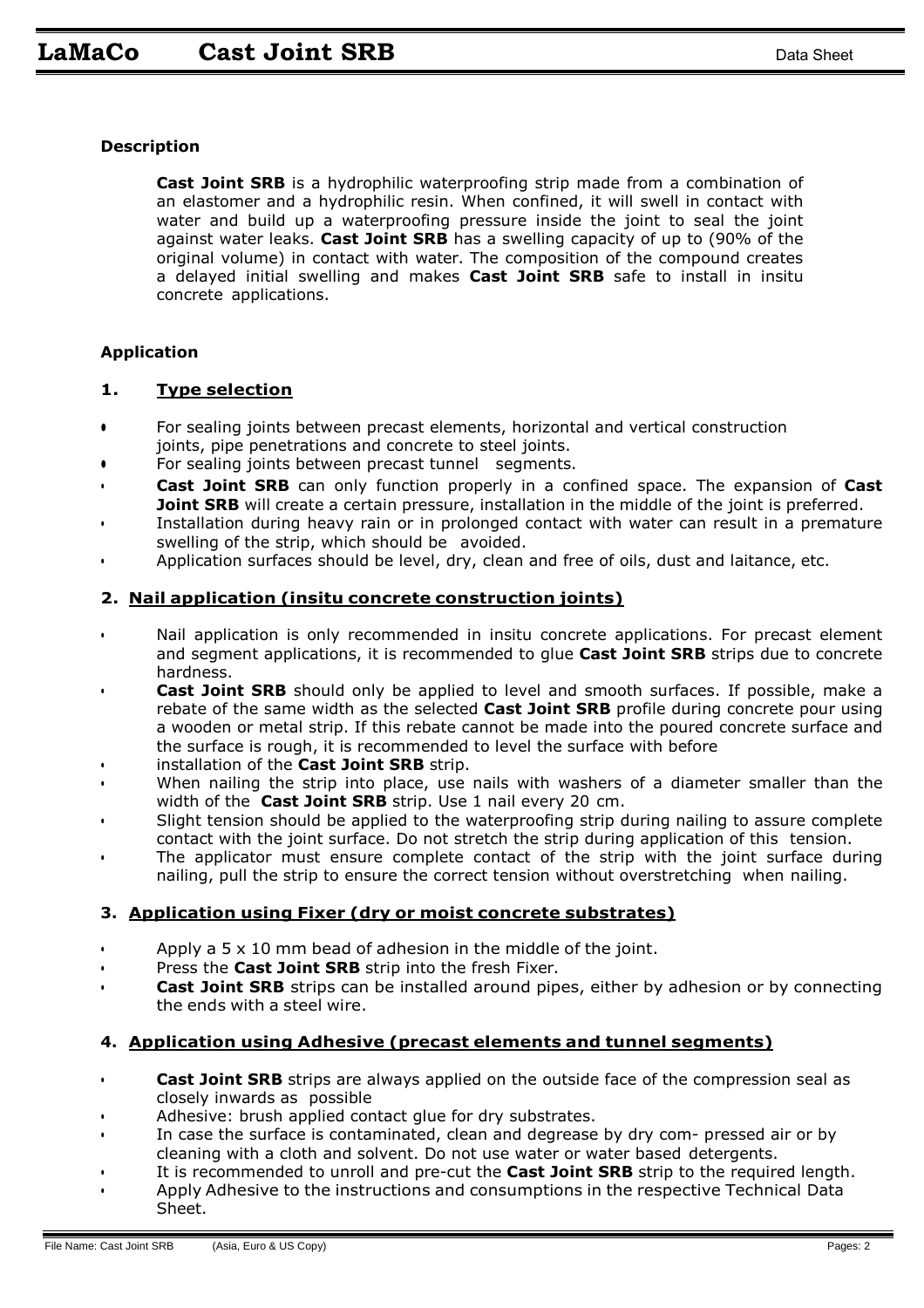- Let Adhesive according to the curing times specified in the respective Technical Data Sheet.
- Apply the **Cast Joint SRB** strip to the substrate and apply a constant pressure. The force of the pressure is more important than the duration.
- Finish the installation by lightly tapping the strip with a rubber hammer without displacing the **Cast Joint SRB** strip.

#### **Important**

- Roll ends are simply butted together to assure a waterproof seal. Do not install in overlap.
- The strip needs to be in contact with the joint over its full length.
- Swelling capacity and speed depends on the alkalinity and other contaminants in the water and is up to 90% in clean water. For applications in contact with contaminated water, please contact your LaMaCo representative.

### **5. Cleaning**

• Fresh Adhesive can be cleaned with solvent MEK. Cured product needs to be removed by mechanical means.

### **Technical data/properties**

| Physical properties                          |                  | Cast Joint SRB |
|----------------------------------------------|------------------|----------------|
| Hardness [shore A]                           |                  | 42±7           |
| Tensile strength                             |                  | 3.5Mpa [min]   |
| Elongation                                   |                  | 450% [min]     |
| Expansion rate                               |                  | 150%           |
| Repeated water                               | Tensile strength | 3Mpa [min]     |
| immersion test                               | Elongation       | 350% [min]     |
|                                              | Expansion rate   | 150%           |
| Low temperature bending $[-20^{\circ}C^*2h]$ |                  | No crack       |

#### **Appearance**

Rectangular hydrophilic strip made with smooth sides. Colour : red.

#### **Dimensions**

**Cast Joint SRB**: 10 x 20, 15 x 30 & 20 x 30mm (5 meter/roll)